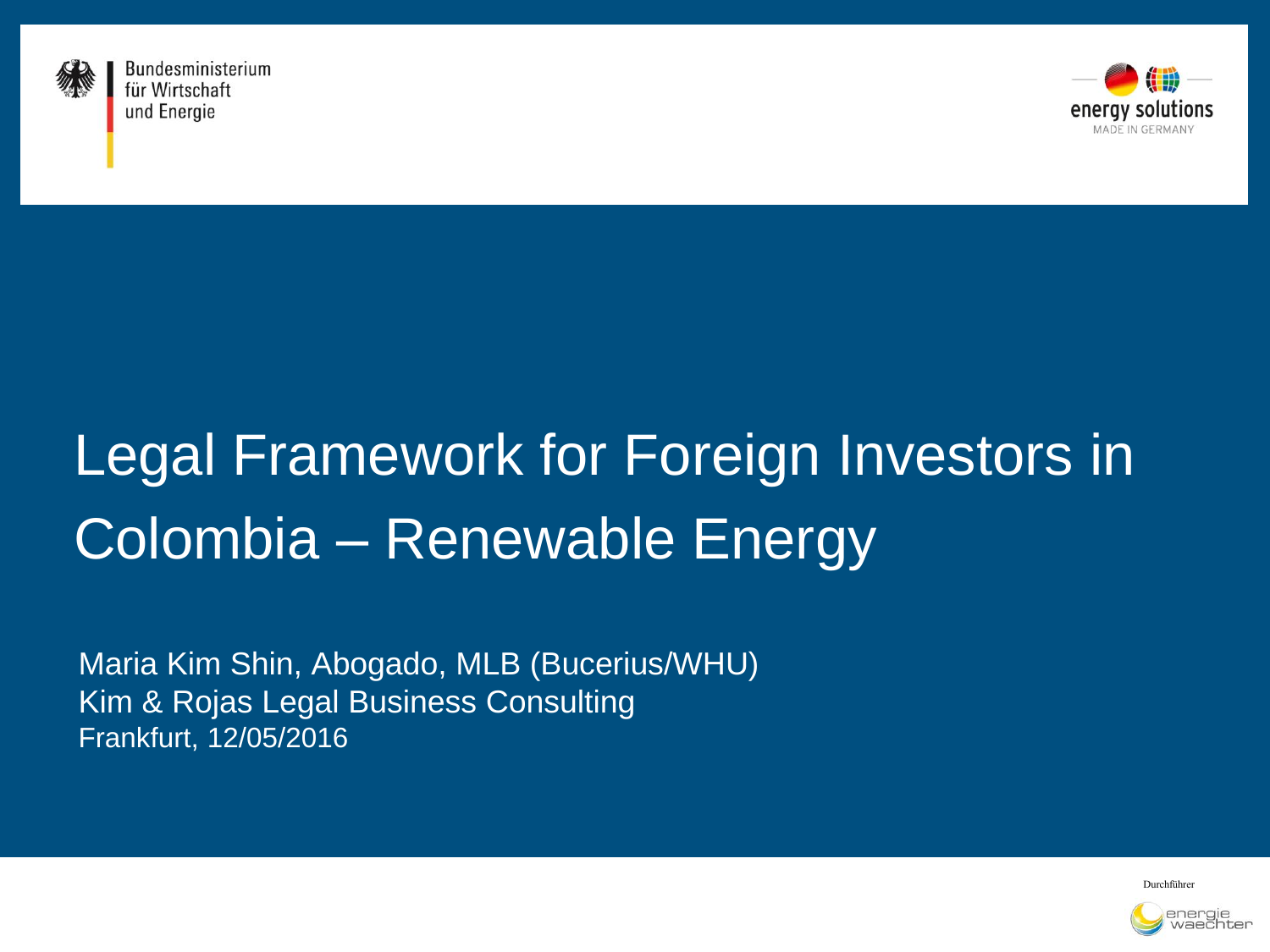### Foreign Investors in Colombia Legal Framework



- I. Main Principles that Regulate Foreign Investment in Colombia.
- II. Free Trade Agreement European Union Colombia/Peru (Law 1669, 26/07/2012)
- **III. General Law regarding Foreign Investment in Colombia** and for Colombian Capital Internationally. (Decree 2080, 18/10/2000)
- IV. Corporate Issues
- V. Tax Issues





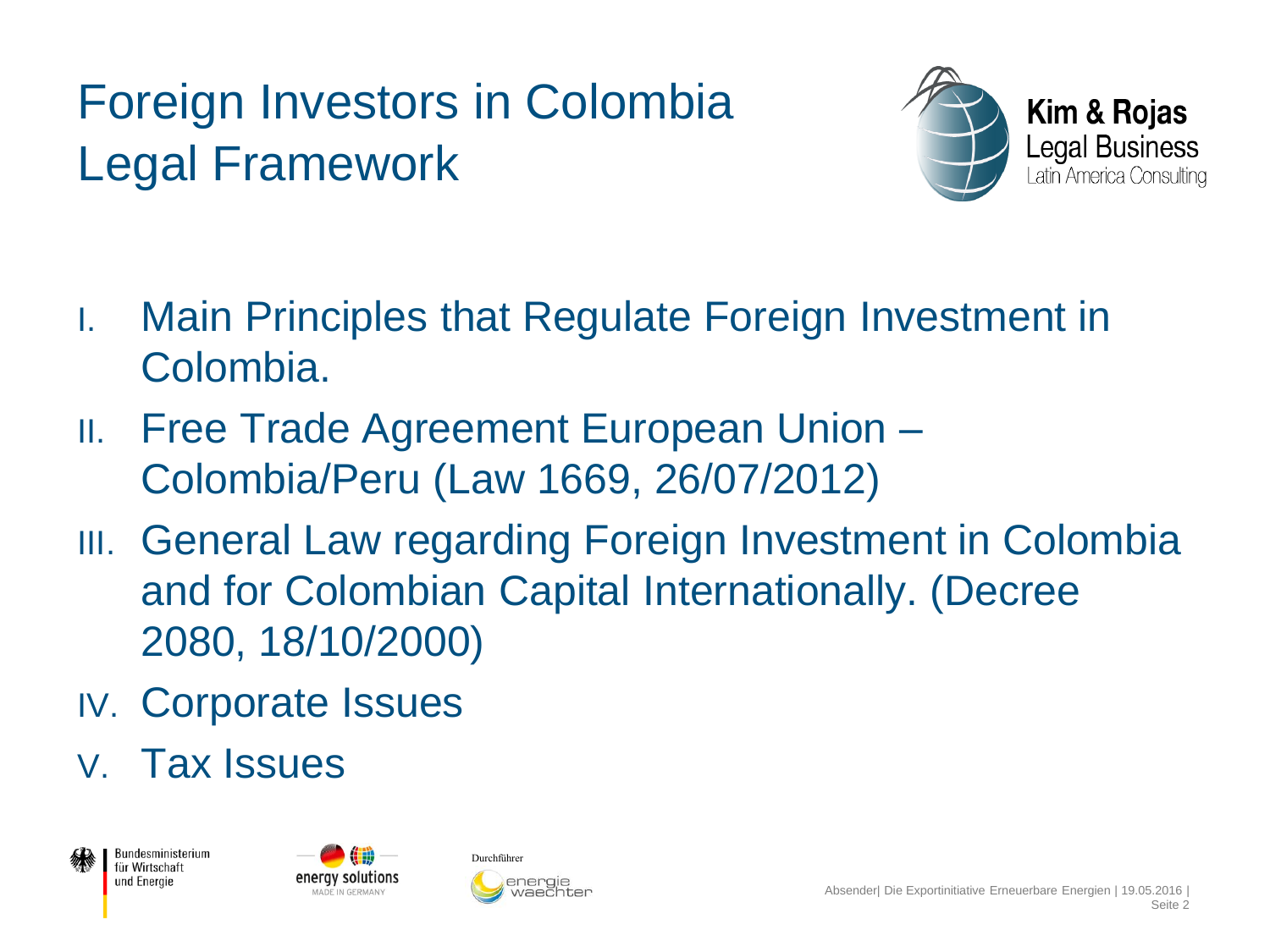I. Main Principles that Regulate Foreign Investment in Colombia



- 1. National Treatment Principle (Art. 100 CPE) (Art. 2 Decree 2080)
- 2. Most Favored Nation (FTA EU/ Colombia- Peru)
- 3. No Expropriation without due Compensation (Art. 58 CPE)
- 4. Free Transfer of Investments, Profits or Earnings (Art. 11 Decree 2080)





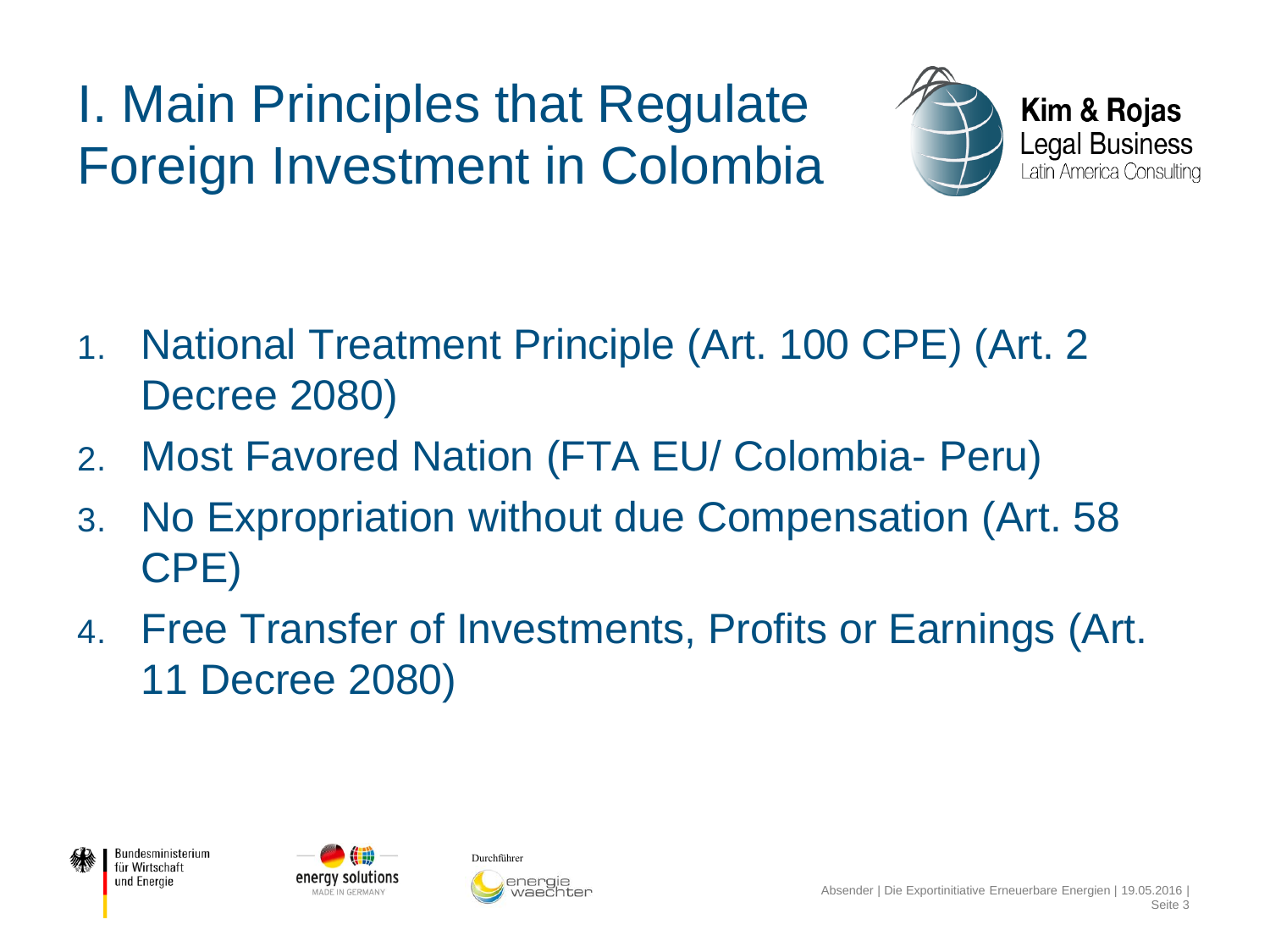II. Free Trade Agreement European Union

– Colombia/Peru (Law 1669, 26/07/2012)





Entered into effect on 1/8/2013

Deals with various issues including:

- Market Access for Goods (MFN/ Elimination of Customs Duties and None Tariff Measures)
- Trade in Services, Establishment and E- Commerce
- Current Payments and Movement of Capital
- Government Procurement
- Intellectual Property
- Competition
- Conflict Resolution





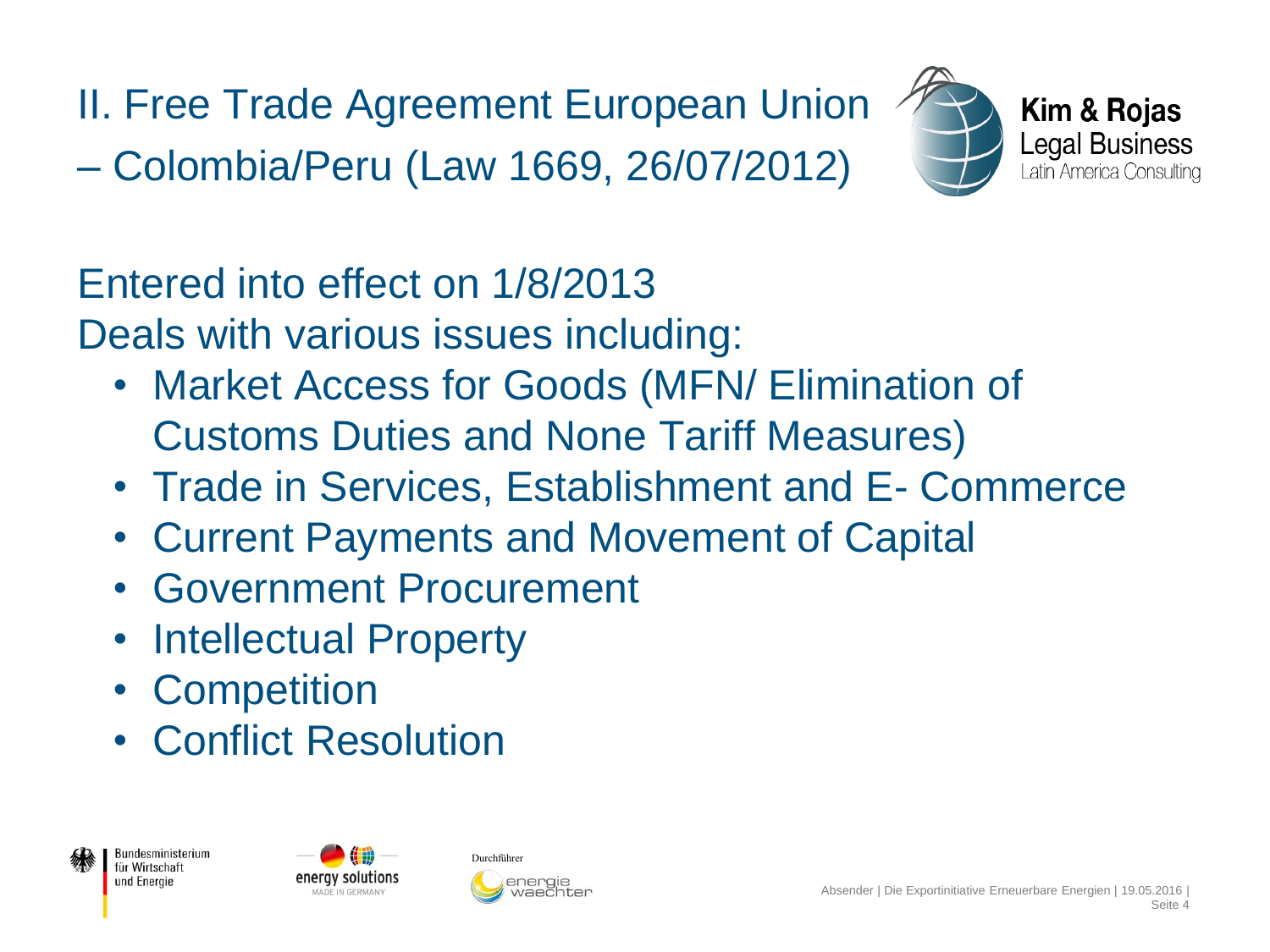# II. Free Trade Agreement European Union

– Colombia/Peru (Law 1669, 26/07/2012)



- 1. Trade in Services, Establishment and E- Commerce
- a. Some services and industries are excluded, energy from renewable resources are not. (Art. 111)
- b. National Treatment (Art. 113)
- c. Migration rules for service providers, ex pat company employees and business people. (Art. 122 – 128)
- d. Limitations (Art. 112)
	- No limitation regarding the number of establishments in the country.
	- No limitations regarding the total value of the transactions or assets.
	- No limitation regarding the total amount of operations.
	- No limitation regarding the total amount of people to be employed.
	- No limitation regarding foreign capital in respect to share participation or total value of investment.
	- No restriction regarding types of establishments in order to perform commercial activities.





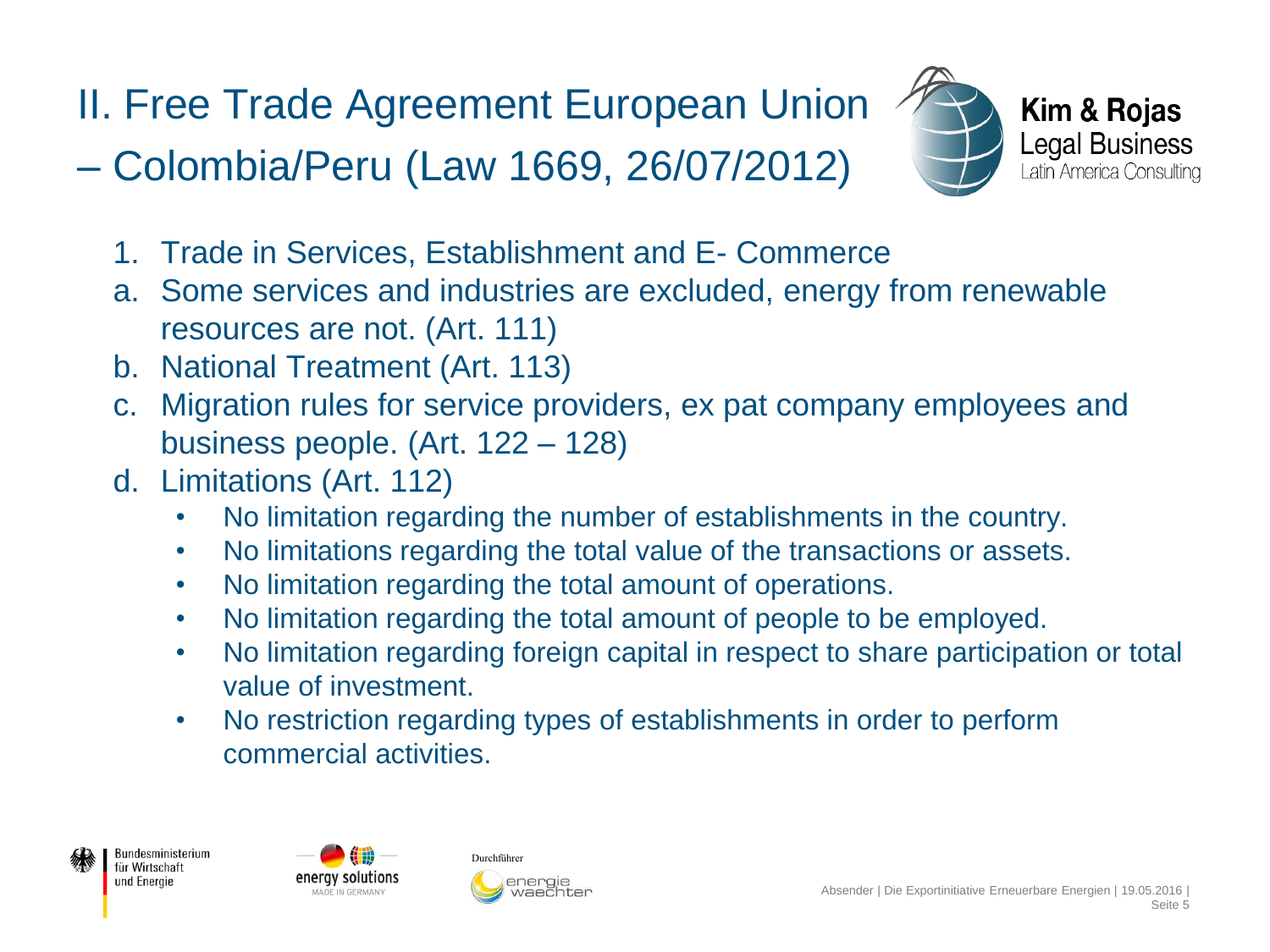II. Free Trade Agreement European Union – Colombia/Peru (Law 1669, 26/07/2012)





- 2. Current Payments and Movement of Capital
	- The Parties guarantee the free movement of capital from direct investments in entities, investments and other transactions regarding establishments and services, the liquidation and repatriation of investments and benefits from said investments. (Art. 169)
	- Exceptional Cause: In case of serious difficulties in foreign exchange policies or monetary policy in Colombia. Measures cannot be longer than 1 year. (Art. 170)





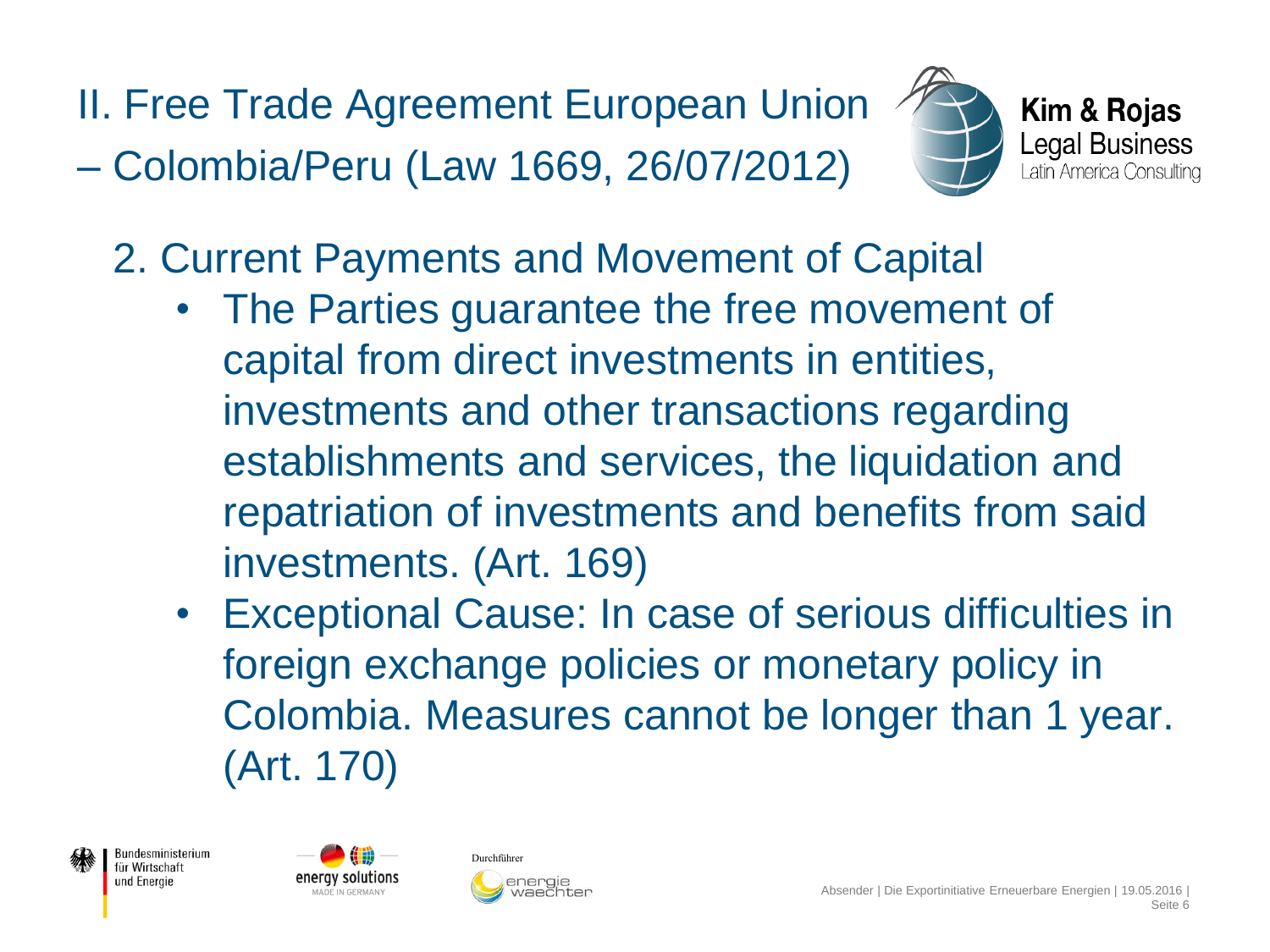III. General Law regarding Foreign Investment (Decree 2080, 2000)



Regulates foreign investment capital in Colombia including free zones, by none residents in Colombia, as well as investments made by a resident outside Colombia or in free zones. (Art. 1)

Foreign investment can be direct foreign investment or investment in portfolio. (Art.3)

Foreign investment does not require authorization (Art. 7) but registration of the foreign investment is mandatory, not doing so is considered a foreign exchange infraction. (Art. 8).

Guarantees foreign exchange rights - the same conditions for the disbursement of investment and profits at the time of the registration and cannot be changed in less favorable manner. (Art. 11)





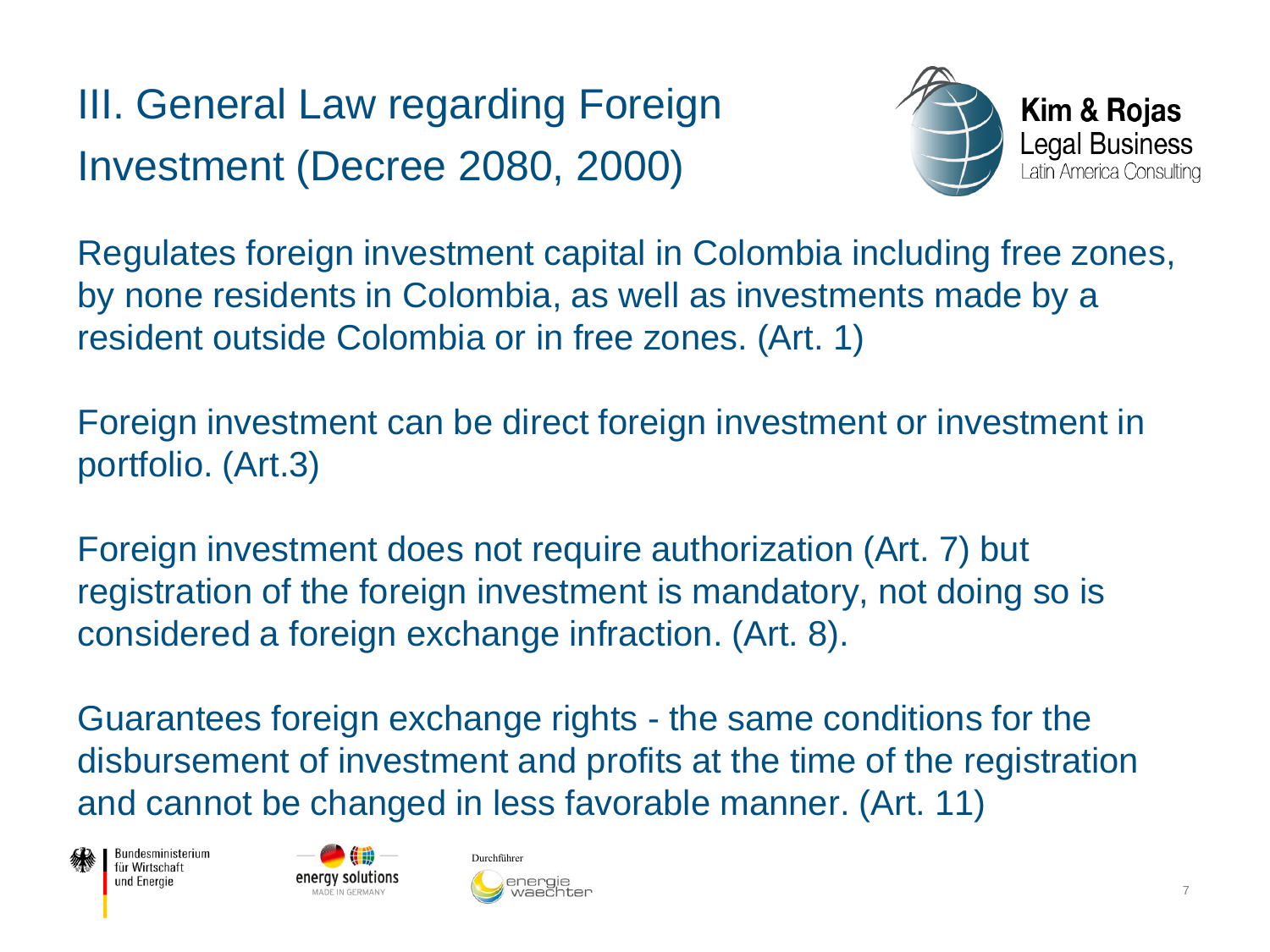III. General Law regarding Foreign Investment (Decree 2080, 2000)



The registration of the foreign investment before the Banco de la República, gives the investor the following rights: (Art. 10)

- 1. Reinvest profits or retain the none distributed profits with the right to send it outside of the country.
- 2. Capitalize the amounts product of the obligations born from the investment.
- 3. Send outside of the country net proven profits.
- 4. Send outside of the county the amounts received as a product of the sale of the investment within the country or due to the liquidation of the company or portfolio or reduction of its capital.

Any controversies are to be subject to Colombian law and arbitration, unless international treaties or conventions are in effect. (Art. 14).





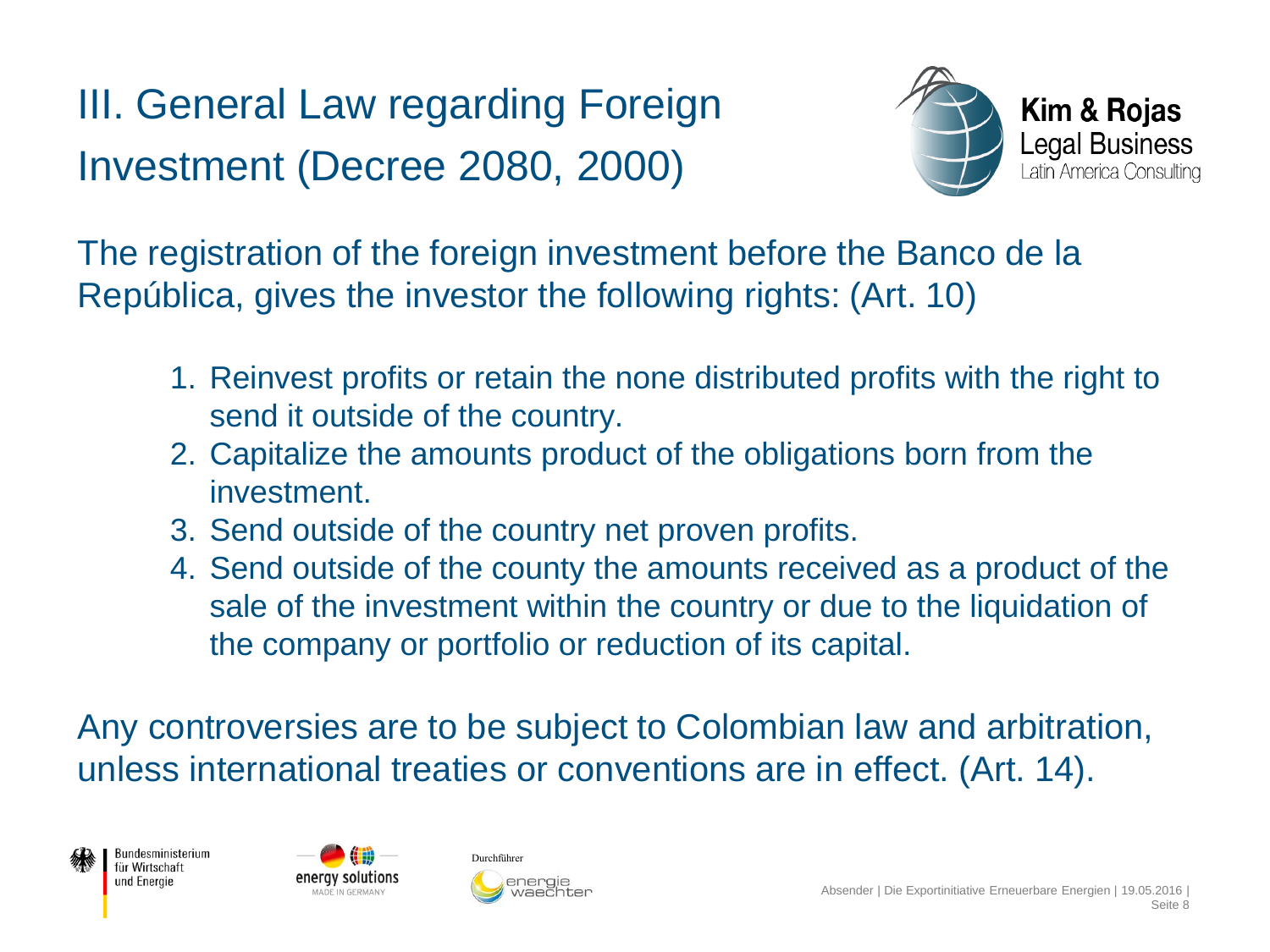### IV. Corporate Issues (Commerce Code)



In general, foreign investors in Colombia do not require a local partner in order to invest in the country, except for certain regulated or restricted industries.

The most common types of entities used for foreign investment are the following:

- 1. Limited Liability Companies Sociedad de Responsabilidad Limitada.
- 2. Corporations Sociedades Anónimas
- 3. Joint Stock Company Sociedad por Acciones Simplificada (Law 1258, 2008).
- 4. Branch of a Foreign Company Sucursal de Sociedades Extranjeras.





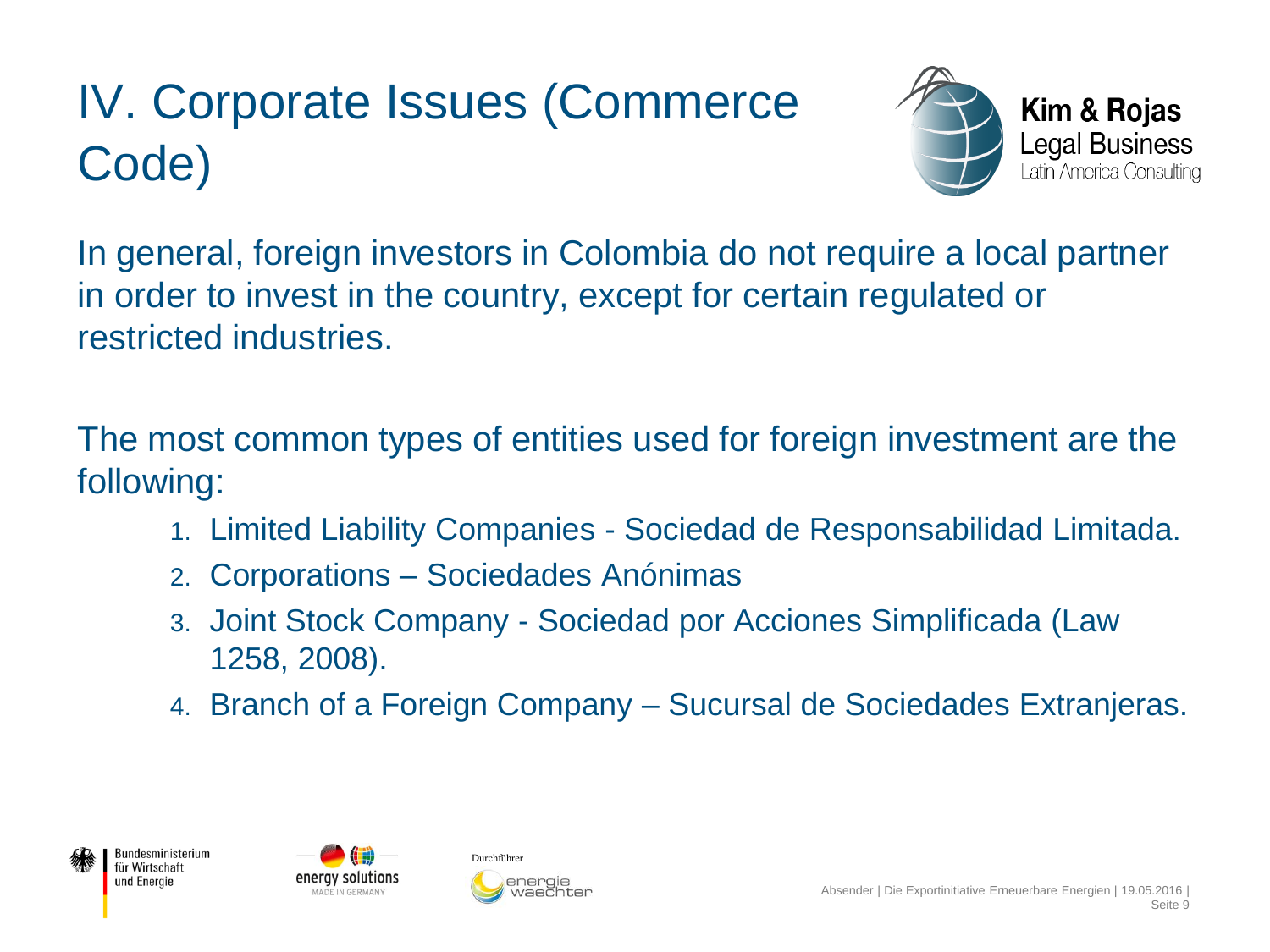## IV. Corporate Issues (Commerce Code)



#### Kim & Rojas Legal Business<br>Latin America Consulting

|                                                                                                                                                                                                                                                                                                                                                                              | <b>Limited Liability</b>                                                                      | <b>Corporations</b>                                                                                              | <b>Joint Stock Co.</b>                                            | <b>Branch of Foreign</b>                                                                                          |
|------------------------------------------------------------------------------------------------------------------------------------------------------------------------------------------------------------------------------------------------------------------------------------------------------------------------------------------------------------------------------|-----------------------------------------------------------------------------------------------|------------------------------------------------------------------------------------------------------------------|-------------------------------------------------------------------|-------------------------------------------------------------------------------------------------------------------|
| Form of<br>Incorporation                                                                                                                                                                                                                                                                                                                                                     | <b>Public Document</b>                                                                        | <b>Public Document</b>                                                                                           | <b>Private Document</b>                                           | <b>Foreign Resolution</b><br>into Public<br><b>Document</b>                                                       |
| <b>Number of</b><br>partners/<br>shareholders                                                                                                                                                                                                                                                                                                                                | 2 to 25                                                                                       | At least 5, none with<br>more than 95% of<br>the capital                                                         | At least 1<br>shareholder and no<br>maximum                       | Not applicable                                                                                                    |
| <b>Responsibility of</b><br>partners/<br>shareholders                                                                                                                                                                                                                                                                                                                        | Responsible up to<br>the amount of their<br>contribution, unless<br>otherwise<br>established. | Responsible up to<br>the amount of their<br>contribution.                                                        | Responsible up to<br>the amount of their<br>contribution.         | Foreign company<br>responsible for the<br>branch, therefor<br>liable if branch's<br>capital is not<br>sufficient. |
| <b>Capital</b>                                                                                                                                                                                                                                                                                                                                                               | Must be paid in total<br>at incorporation or<br>increase in capital.                          | 50% of the<br>authorized capital<br>and at least 1/3 of<br>value of each share.<br>Rest to be paid in a<br>year. | As established by<br>the partners but not<br>longer than 2 years. | Must be paid at<br>incorporation in<br>Colombia.                                                                  |
| <b>Transfer of quotas</b><br>or shares<br>$\overline{a}$ and $\overline{a}$ and $\overline{a}$ and $\overline{a}$ and $\overline{a}$ and $\overline{a}$ and $\overline{a}$ and $\overline{a}$ and $\overline{a}$ and $\overline{a}$ and $\overline{a}$ and $\overline{a}$ and $\overline{a}$ and $\overline{a}$ and $\overline{a}$ and $\overline{a}$ and $\overline{a}$ and | Requires bylaws<br>reform.<br>Durentumer<br>$H_{\rm{H}}$                                      | Shares can be freely<br>transferred, no<br>bylaws reform.                                                        | Shares can be freely<br>transferred, no<br>bylaws reform.         | Not applicable.                                                                                                   |



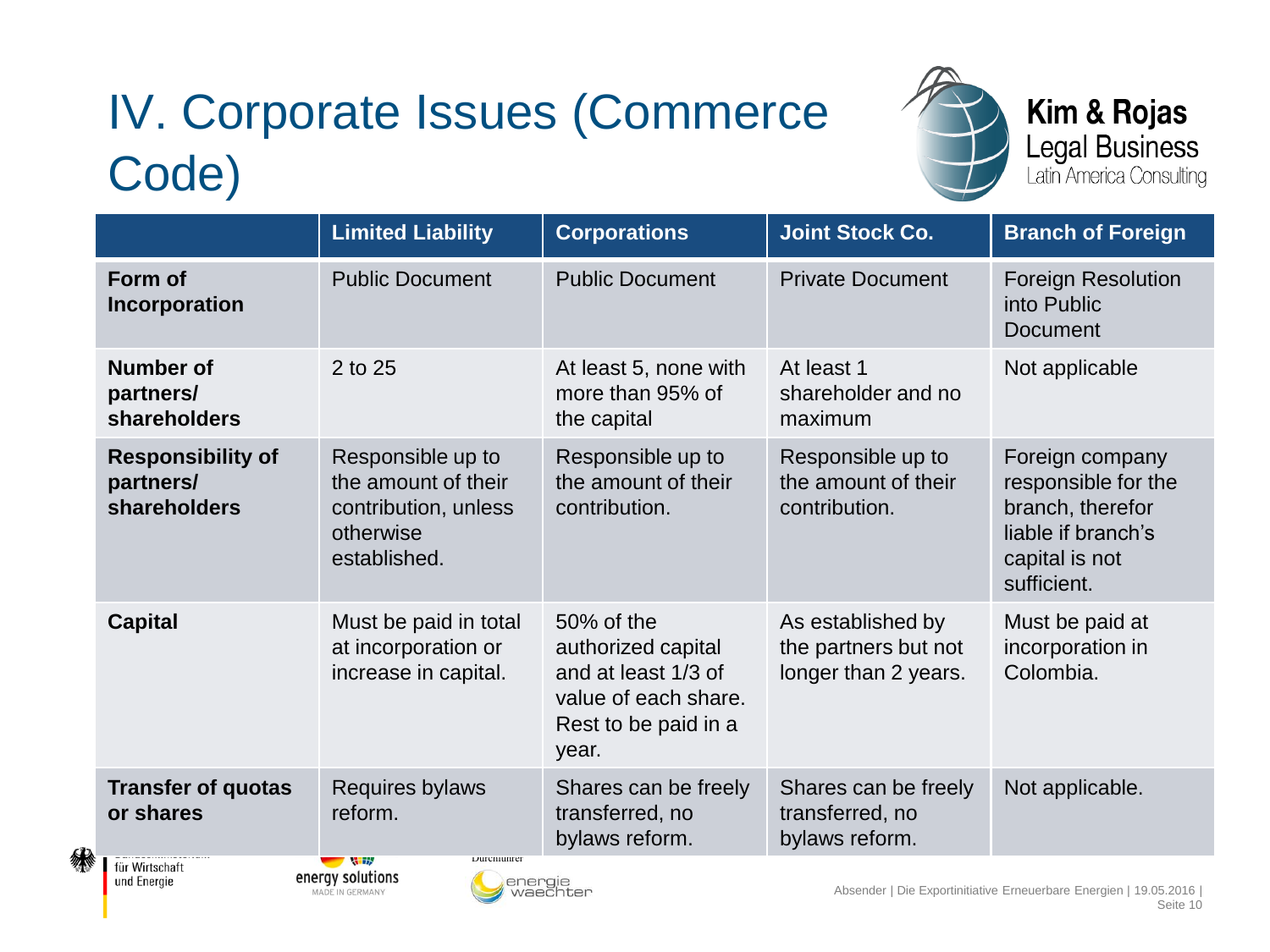### IV. Corporate Issues (Commerce Code)

易



#### Kim & Rojas Legal Business<br>Latin America Consulting

|                                          |                                                                                                                     |                                                                                                                                  | $\sim$                                                                                                                            |                                                                                                                     |
|------------------------------------------|---------------------------------------------------------------------------------------------------------------------|----------------------------------------------------------------------------------------------------------------------------------|-----------------------------------------------------------------------------------------------------------------------------------|---------------------------------------------------------------------------------------------------------------------|
|                                          | <b>Limited Liability</b>                                                                                            | <b>Corporations</b>                                                                                                              | <b>Joint Stock Co.</b>                                                                                                            | <b>Branch of Foreign</b>                                                                                            |
| Foreign<br><b>Investment</b>             | Any capital<br>contribution<br>automatically<br>registered before<br>the Central Bank.                              | Any capital<br>contribution<br>automatically<br>registered before<br>the Central Bank.                                           | Any capital<br>contribution<br>automatically<br>registered before<br>the Central Bank.                                            | Any capital<br>contribution<br>automatically<br>registered before<br>the Central Bank.                              |
| <b>Dividends</b>                         | If duly registered,<br>the investor can<br>remit dividends<br>based on the<br>financial statements.                 | If duly registered,<br>the investor can<br>remit dividends<br>based on the<br>financial statements.                              | If duly registered,<br>the investor can<br>remit dividends<br>based on the<br>financial statements.                               | If duly registered,<br>the investor can<br>remit dividends<br>based on the<br>financial statements.                 |
| <b>Repatriation of</b><br><b>Capital</b> | In case of liquidation<br>or capital reduction,<br>if registered before<br>the Central Bank,<br>can be repatriated. | In case of liquidation<br>or capital reduction,<br>if registered before<br>the Central Bank,<br>can be repatriated.              | In case of liquidation<br>or capital reduction,<br>if registered before<br>the Central Bank,<br>can be repatriated.               | In case of liquidation<br>or capital reduction,<br>if registered before<br>the Central Bank,<br>can be repatriated. |
| <b>Tax Obligations</b>                   | Partners jointly liable<br>for none payment of<br>taxes in proportion<br>to their participation.                    | When there is tax<br>abuse or defraud<br>than the corporate<br>veil can be lifted and<br>shareholders will be<br>jointly liable. | When there is tax<br>abuse or defraud,<br>than the corporate<br>veil can be lifted and<br>shareholders will be<br>jointly liable. | Foreign company is<br>jointly and unlimited<br>liable for tax<br>obligations.                                       |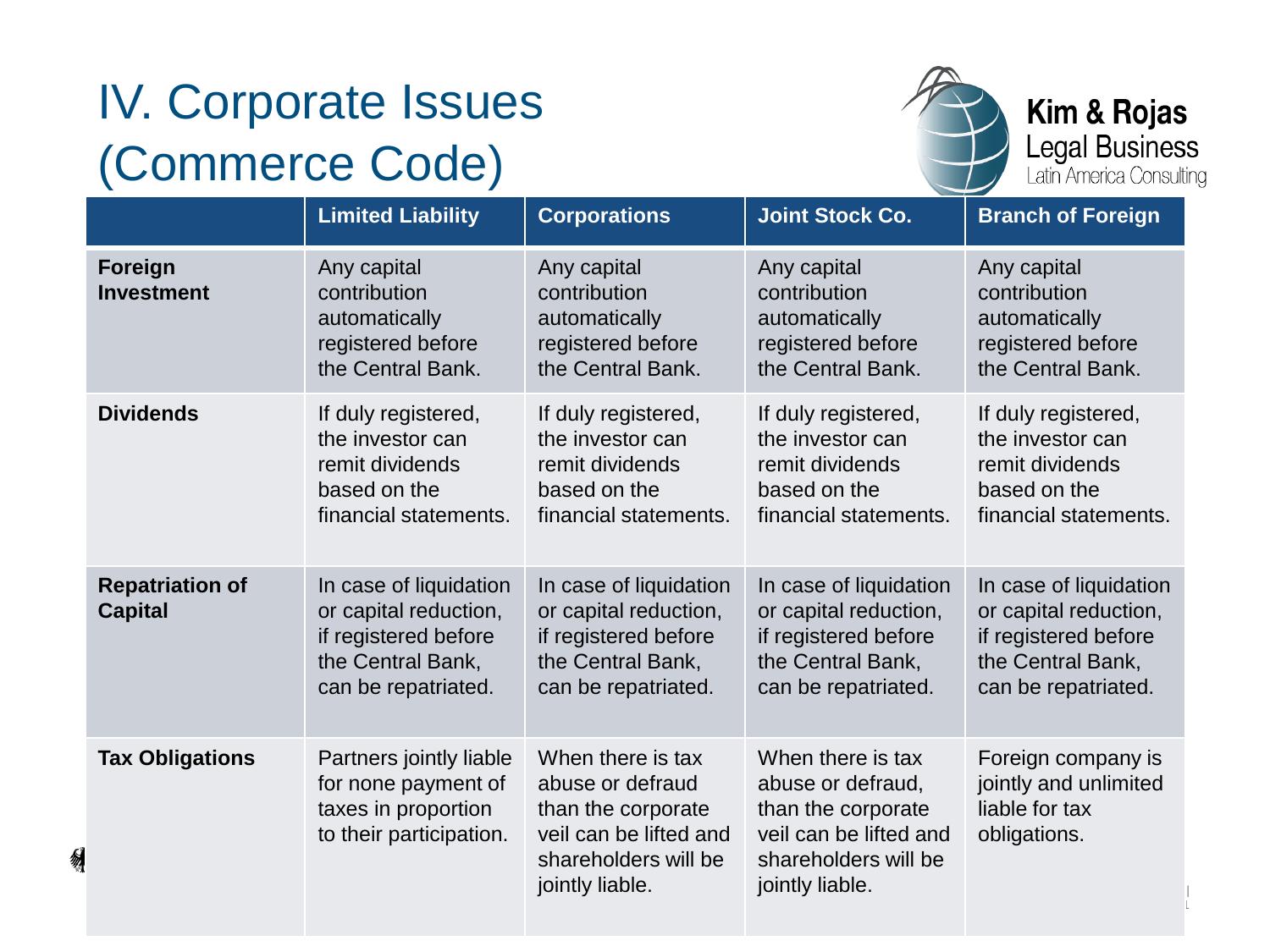### V. Tax Issues



- I. Colombia and Germany are currently negotiating a Double Taxation Treaty, but it still has not concluded.
- II. Law 1715 (May 13, 2014), which regulates none conventional renewable energy to the national energy system provides for certain tax exemptions or deductions:
	- VAT: the equipment, elements, machinery and national or imported services for the pre-investment or investment, production and usage of none conventional sources shall be excluded from VAT. (Art. 12)
	- Custom Duties: Owners of new investments or projects as well as generation projects, shall be exempt from custom duties for the import of machinery, equipment, materials, supplies which are to be used exclusively for the pre-investment or investment in renewable resources. (Art. 13)





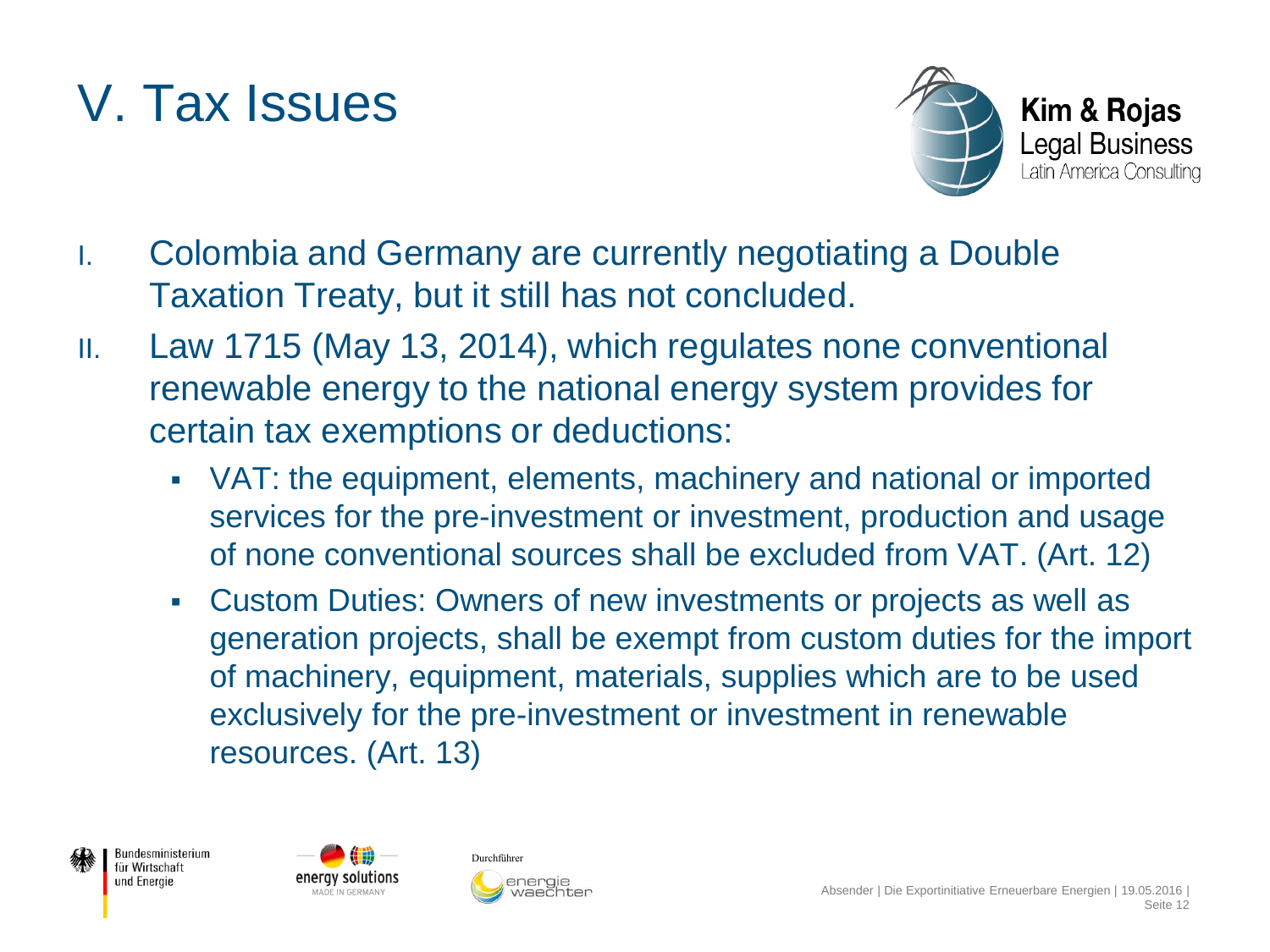| <b>CONCEPTO</b>                                                                                                                        | <b>GENERALIDADES</b>                                                                                                                                                                                                               |
|----------------------------------------------------------------------------------------------------------------------------------------|------------------------------------------------------------------------------------------------------------------------------------------------------------------------------------------------------------------------------------|
| <b>IMPUESTOS NACIONALES</b>                                                                                                            |                                                                                                                                                                                                                                    |
| Impuesto sobre la renta.                                                                                                               | Tarifa general: 25%.                                                                                                                                                                                                               |
|                                                                                                                                        | Usuarios industriales y operadores de Zonas Francas: 5%.                                                                                                                                                                           |
|                                                                                                                                        | Sociedades extranjeras sin sucursal ni establecimiento<br>permanente en Colombia:                                                                                                                                                  |
|                                                                                                                                        | 39% para 2015.<br>40% para 2016.<br>42% para 2017.<br>43% para 2018.                                                                                                                                                               |
|                                                                                                                                        | A partir de 1 de enero de 2019 será de 33%.                                                                                                                                                                                        |
| Ganancias ocasionales.                                                                                                                 | Grava algunos ingresos específicos, tales como la utilidad<br>obtenida en enajenación de activos fijos, herencias y loterías.                                                                                                      |
|                                                                                                                                        | Tarifa: 10%.                                                                                                                                                                                                                       |
| Impuesto sobre la renta para la equidad (CREE), en beneficio<br>de los trabajadores, la generación de empleo y la inversión<br>social. | Consiste en un impuesto similar al impuesto sobre la renta,<br>con algunas diferencias en las deducciones y amortizaciones<br>aplicables.                                                                                          |
|                                                                                                                                        | Tarifa: 9%.                                                                                                                                                                                                                        |
| Sobretasa al impuesto sobre la renta para la equidad (CREE).                                                                           | A partir del 1 de enero de 2015, las empresas con ingresos<br>superiores a COP 800.000.000 (aprox. USD 267.000)<br>deben pagar una sobretasa del 5% adicional, la cual será<br>incrementada anualmente hasta llegar al 9% en 2018. |
|                                                                                                                                        | A partir del año gravable 2019, esta sobretasa será<br>eliminada.                                                                                                                                                                  |
| Gravamen a los movimientos financieros (GMF).                                                                                          | Grava la realización de transacciones financieras a una<br>tarifa del 0.4%.                                                                                                                                                        |
|                                                                                                                                        | Esta tarifa se reducirá al 0,3% en 2019; 0,2% en 2020; y<br>0,1% en 2021.                                                                                                                                                          |
|                                                                                                                                        | A partir del 1 de enero de 2022 el impuesto será eliminado.                                                                                                                                                                        |
| Impuesto al valor agregado - (IVA).                                                                                                    | Grava la venta, la importación de bienes y la prestación de<br>servicios en el territorio nacional.                                                                                                                                |
|                                                                                                                                        | Tarifa general: 16%.<br>Tarifas especiales: 0% / 5%.                                                                                                                                                                               |



Bundesministerium für Wirtschaft und Energie

2016", PROCOLOMBIA



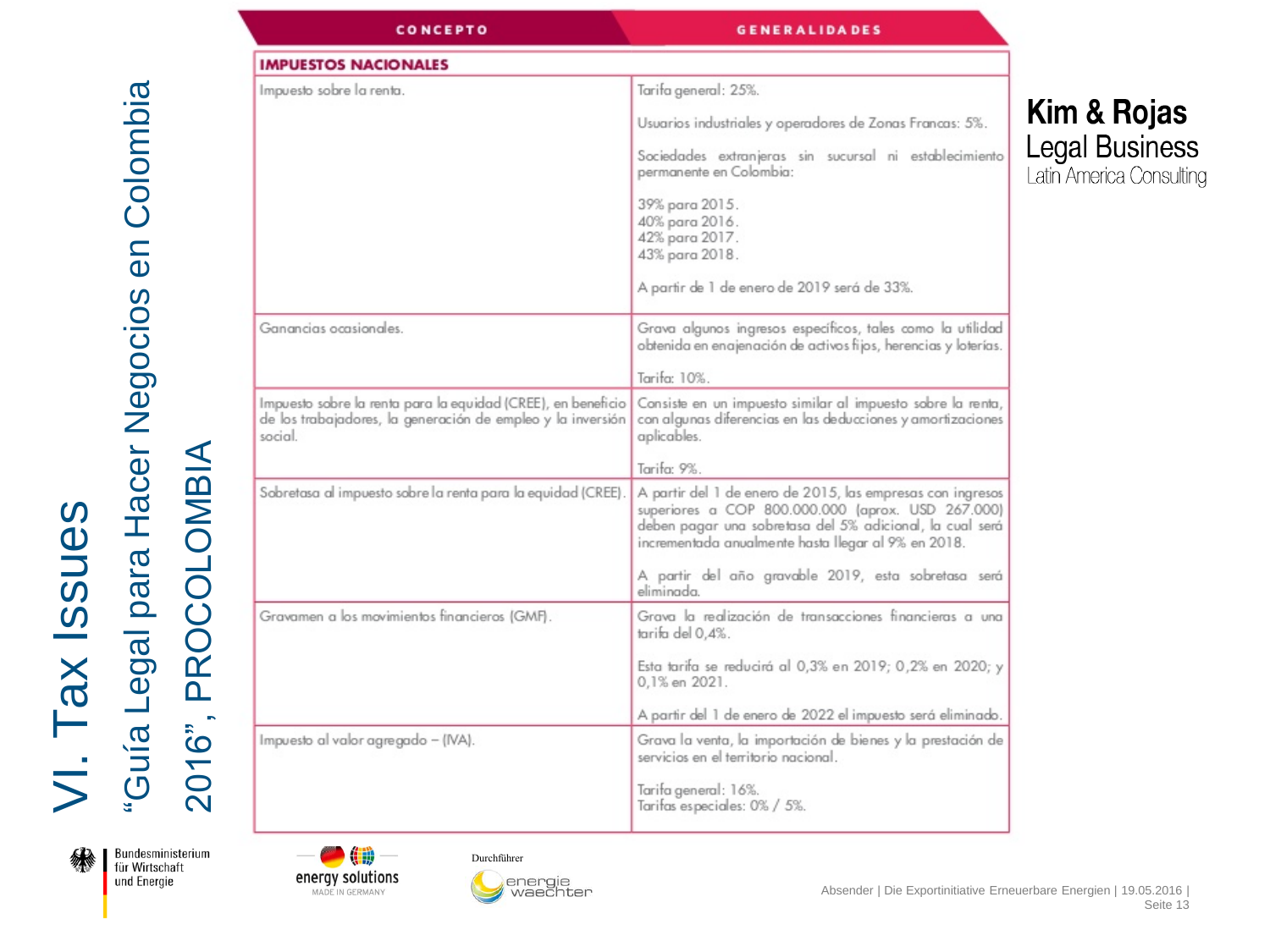| <b>CONCEPTO</b>                                                                                                                                                                                                | <b>GENERALIDADES</b>                                                                                                                                                                                               |
|----------------------------------------------------------------------------------------------------------------------------------------------------------------------------------------------------------------|--------------------------------------------------------------------------------------------------------------------------------------------------------------------------------------------------------------------|
| Impuesto al consumo.                                                                                                                                                                                           | Grava ciertos sectores:<br>vehículos, telecomunicaciones, comidas y bebidas.                                                                                                                                       |
|                                                                                                                                                                                                                | Tarifas: 4%, 8%, 16%.                                                                                                                                                                                              |
| <b>IMPUESTOS LOCALES</b>                                                                                                                                                                                       |                                                                                                                                                                                                                    |
| Impuesto de industria y comercio (ICA).                                                                                                                                                                        | Entre 0,2% y 1.4% de los ingresos de la compañía dependiendo<br>del municipio en el cual desarrolle sus operaciones.                                                                                               |
| Impuesto predial.                                                                                                                                                                                              | De 0,3% a 3,3% del valor de la propiedad, dependiendo del<br>municipio en el cual se encuentre ubicado el predio.                                                                                                  |
| Impuesto de registro.                                                                                                                                                                                          | De 0,1% a 1%, según el acto.                                                                                                                                                                                       |
| <b>MECANISMOS TRIBUTARIOS</b>                                                                                                                                                                                  |                                                                                                                                                                                                                    |
| Compensación de los excesos de renta presuntiva sobre la<br>renta líquida.                                                                                                                                     | Se permite su compensación dentro de los cinco años<br>siguientes.                                                                                                                                                 |
| Compensación de pérdidas fiscales.                                                                                                                                                                             | Compensación en años futuros, sin limitaciones temporales<br>ni porcentuales (para pérdidas generadas a partir de 2007).                                                                                           |
| Descuentos tributarios.                                                                                                                                                                                        | Se prevén descuentos tributarios (tax credits) por ciertas<br>operaciones. Destacamos las siguientes:                                                                                                              |
|                                                                                                                                                                                                                | i) Por impuestos pagados en el exterior.                                                                                                                                                                           |
|                                                                                                                                                                                                                | ii) Por aportes parafiscales en la generación de nuevos<br>empleos formales.                                                                                                                                       |
|                                                                                                                                                                                                                | iii) Por el IVA pagado en importación y adquisición de<br>maquinaria y equipo para industrias básicas.                                                                                                             |
|                                                                                                                                                                                                                | iv) Dos puntos del IVA en el impuesto de renta por la<br>adquisición o importación de bienes de capital gravados a la<br>tarifa del 16% (maquinaria y equipos por ejemplo).                                        |
| Convenios para evitar doble imposición en renta (CDI)<br>vigentes con: Canadá, Chile, Corea del Sur, España, India,<br>Suiza, México, Portugal y la Comunidad Andina de Naciones<br>(Bolivia, Ecuador y Perú). | Ver el Capítulo Primero de esta "Guía Legal para Hacer<br>Negocios en Colombia 2016", sobre protección a la inversión<br>extranjera.                                                                               |
| Precios de transferencia.                                                                                                                                                                                      | Aplica para transacciones con partes relacionadas en<br>el exterior, incluyendo sucursales y establecimientos<br>permanentes y operaciones entre Zonas Francas y vinculados<br>en el territorio aduanero nacional. |

#### Kim & Rojas **Legal Business**

Latin America Consulting

绿

Bundesministerium für Wirtschaft und Energie

2016", PROCOLOMBIA